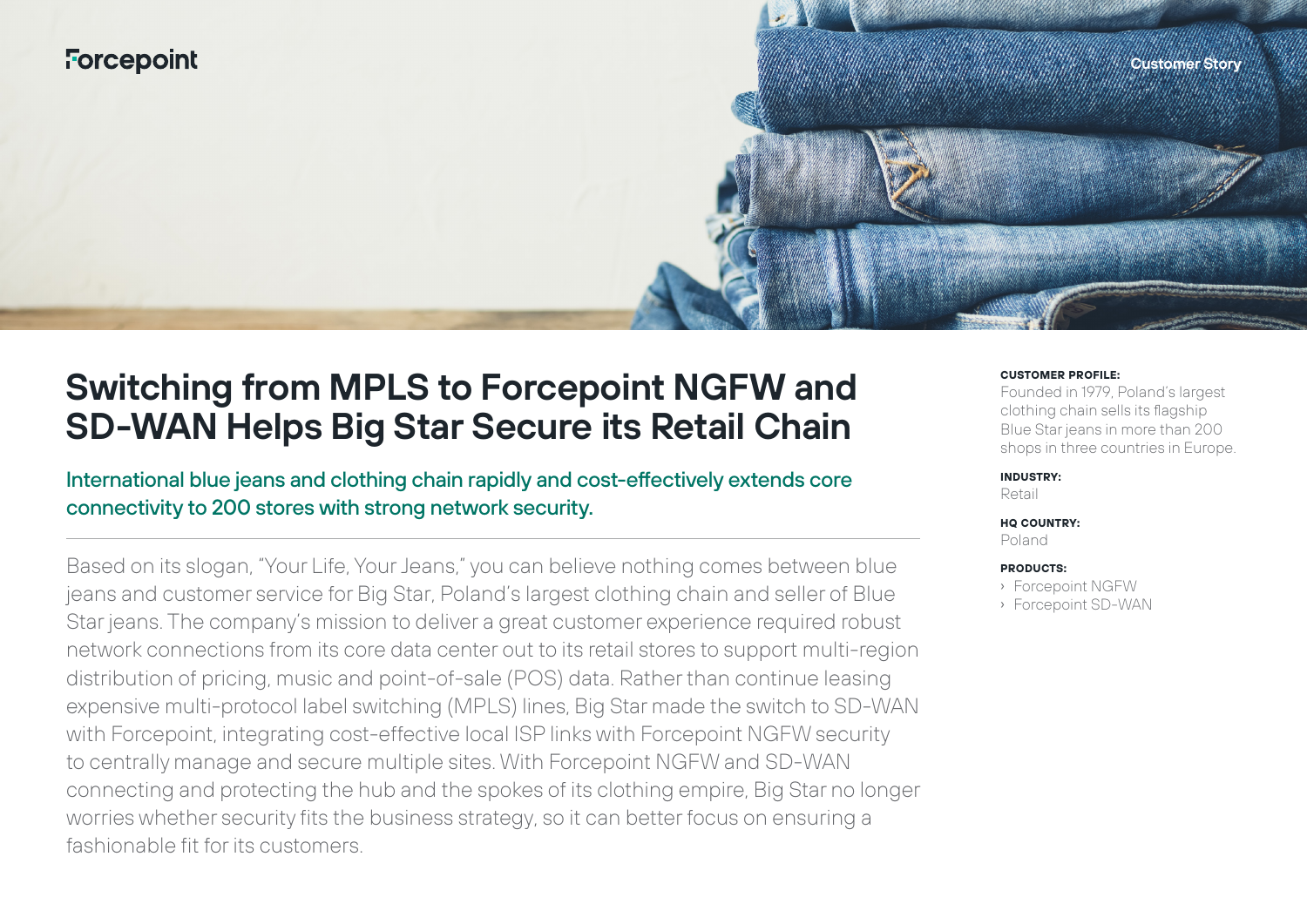Founded in 1979, Big Star recently celebrated its 40th year in business as one of Poland's most respected and well-known clothing brands. The rare clothing chain that is entirely locally owned in Poland, the company established more than 200 retail stores in three European markets (Poland, Belarus and Slovakia) and recently launched a new online mercantile.

As the company expanded into e-commerce, protection of confidential consumer information, customer loyalty data and retail store applications became critical. Big Star also needed to secure the connection between its headquarters and satellite shops while maintaining up-to-the-minute pricing, music lists and other POS data to drive sales and stellar customer experiences.

Recently, the expiration of expensive MPLS service agreements Big Star relied on for store-to-headquarters connectivity provided the company with the opportunity to look for a more cost-effective solution. This became especially important when COVID-19 put pressure on the security team to ensure a high return on every operating and capital expense. Furthermore, the existing architecture didn't provide central administration of the WAN and LAN together or visibility into the behavior of users on the network. The company decided there had to be a better option.

## **Easy migration from legacy networks to flexible NGFW and SD-WAN without sacrificing security**

Several years ago, Big Star deployed Forcepoint Next Generation Firewall to protect its employees, network and data. Today, the retailer has a cluster of Forcepoint NGFW appliances creating secure networks for the datacenter and corporate workstations, implemented by trusted solution provider Monolit IT.

When the opening to update Big Star's network security architecture arose, Monolit IT recommended Big Star consider Forcepoint's flexible SD-WAN capabilities. Rolling out Forcepoint NGFW to its retail stores would enable Big Star to quickly and accurately replicate SD-WAN configurations at multiple locations and centrally manage the sites, while minimizing cost and administrative overhead.

As the pandemic forced the business to tighten its fiscal belt, the security and IT team at Big Star quickly tested Forcepoint's SD-WAN technology in a proof-of-concept (POC) that took just a few weeks to complete. The POC involved testing connections of the retail stores with the core system, observing stability and testing device performance, according to Filip Janczar, manager of IT security at Big Star.

#### **Forcepoint SD-WAN security drives down costs, raises productivity at retail locations**

Migrating stores from MPLS to SD-WAN freed Big Star to use multiple connections from different ISPs at each site, secure each of those links with the industry's top-rated security and manage all of it together from one Forcepoint console. The combination of Forcepoint NGFW and SD-WAN untangled the complexity of the legacy network to maintain throughput, increase operational efficiency and lower overall costs.

In addition, Forcepoint NGFW provided more network stability at these shops and helped maintain constant, secure connections with headquarters. The Big Star team used a USB flash drive to complete installation by connecting with Forcepoint's NGFW Security Management Center (SMC) at headquarters. After the initial connection with the SMC, Big Star simply uploaded the security policy, and the branch store was ready to use Forcepoint's SD-WAN technology.



## **Challenges**

Maintain robust network connections from core data center to retail stores.

Extend network security protection to keep remote sites safe without heavy manual lift or budgets.

Support and update global distribution of pricing, music and POS data.

Improve performance of cloud-based apps and data services from core to the edge of network.

## **Approach**

Deploy Forcepoint NGFW and migrate from MPLS to Forcepoint SD-WAN.